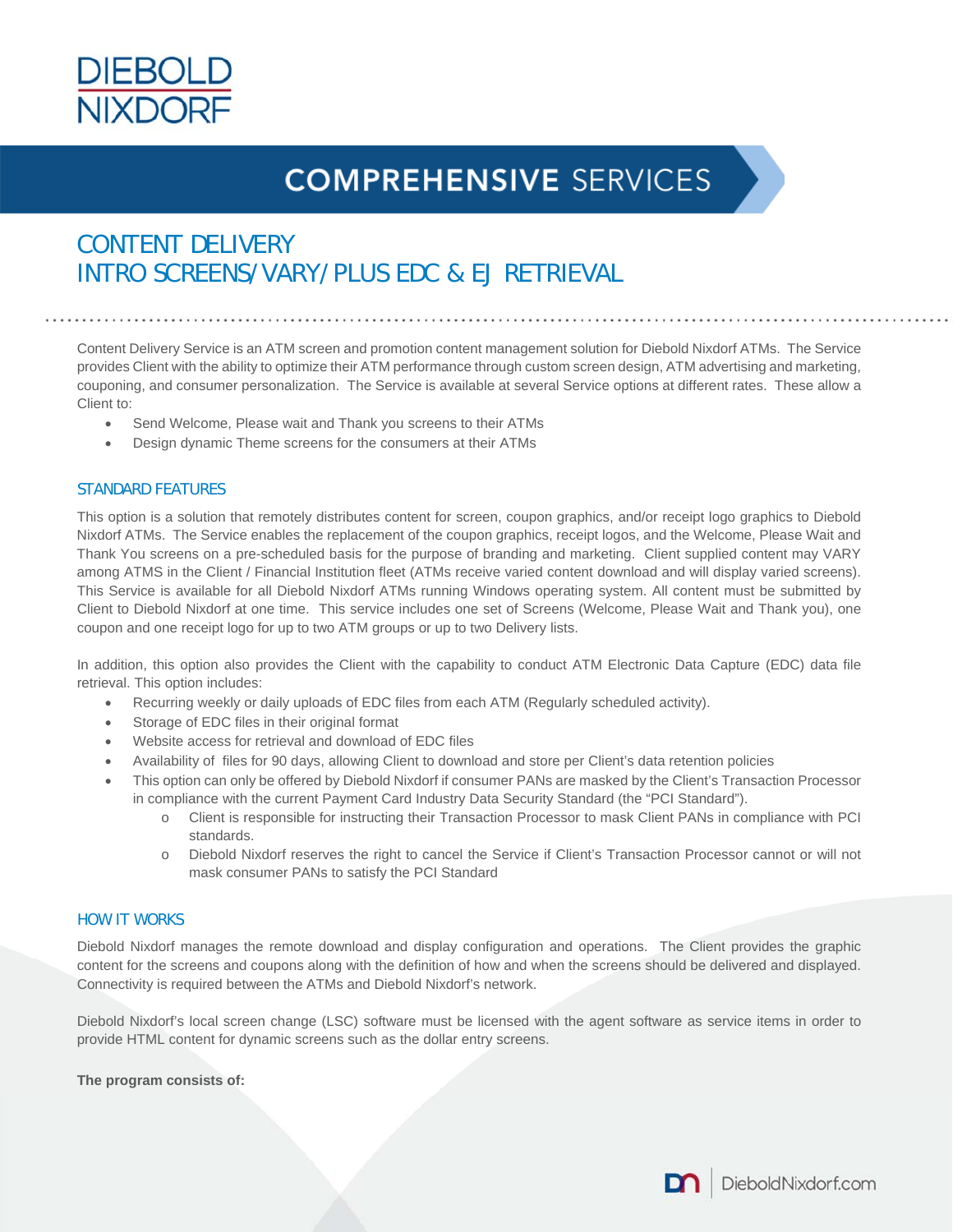

# **COMPREHENSIVE SERVICES**

- Initial setup (One-time)
- Website access for view and retrieval of reports
- Client Services and Help Desk support
- Continuing service for replacement of Client's content and EDC/EJ Retrieval

The Content Delivery Service allows for the replacement of Client provided content once per calendar month. Depending on the option purchased, this can include a change on a once per quarter basis to each of the applicable Screens and/or coupon(s) content.

### REPORTING AND WEBSITE ACCESS

Reporting is available to help the Client analyze performance, pinpoint problem areas and review current content assignments for all options other than the Introductory Screens ALL or VARY options. Diebold Nixdorf Content Delivery reports are provided via SERAS, the Services Electronic Reporting Access System, which is a secure, Internet-accessible reporting system. Reports are available for 90 days and include:

- **•** ATM Master List
- Status of Content Delivery
- Content Assigned to ATMs

#### IMPLEMENTATION PROJECT - DIEBOLD NIXDORF RESPONSIBILITIES

- a. Configuring the System for the option(s) contracted for
	- Define Client ATMs in the Diebold Nixdorf Content Delivery System
		- Validate that Content Delivery can connect to each ATM
		- Collect Client screens and download requirements from Client and SE where applicable
	- Configure the general parameters of the Content Delivery system to deliver the content as required
- b. Connectivity support and certification.
- c. Engaging Professional Services for ATM Agent configuration, verification and Client training
- d. Coordinate implementation and validation testing of system configuration on first ATM with Diebold Nixdorf SE and/or Client where applicable
- e. Scheduling the Diebold Nixdorf technicians for site visits to configure the ATMs as required
- f. Configuring the SERAS Web Portal for Client access
- g. Establish screen change schedule plans as appropriate

### IMPLEMENTATION PROJECT - CLIENT RESPONSIBILITIES

- a. If frame circuit is required, Frame circuit order form (street address, zip code, and site location phone number, IT contact name).
- b. If co-managed VPN, required network/communication information to establish communication between the Client's network and Diebold Nixdorf.
- c. IP addresses of current ATM network.
- d. Design of all ATM screen and coupon content and procuring all rights and authorizations necessary for use of content.
- e. Provide a minimum of 1 set of graphics as defined in the option purchased.
- f. If additional languages are purchased, provide the equivalent of the English screens for each purchased language.
- g. Provide distribution information for up to 2 ATM groups or delivery lists (by ATM location) and schedule
- h. Provide final approval of the brand image and screen display at the ATM
- i. Assist Diebold Nixdorf with any host/network content issues.